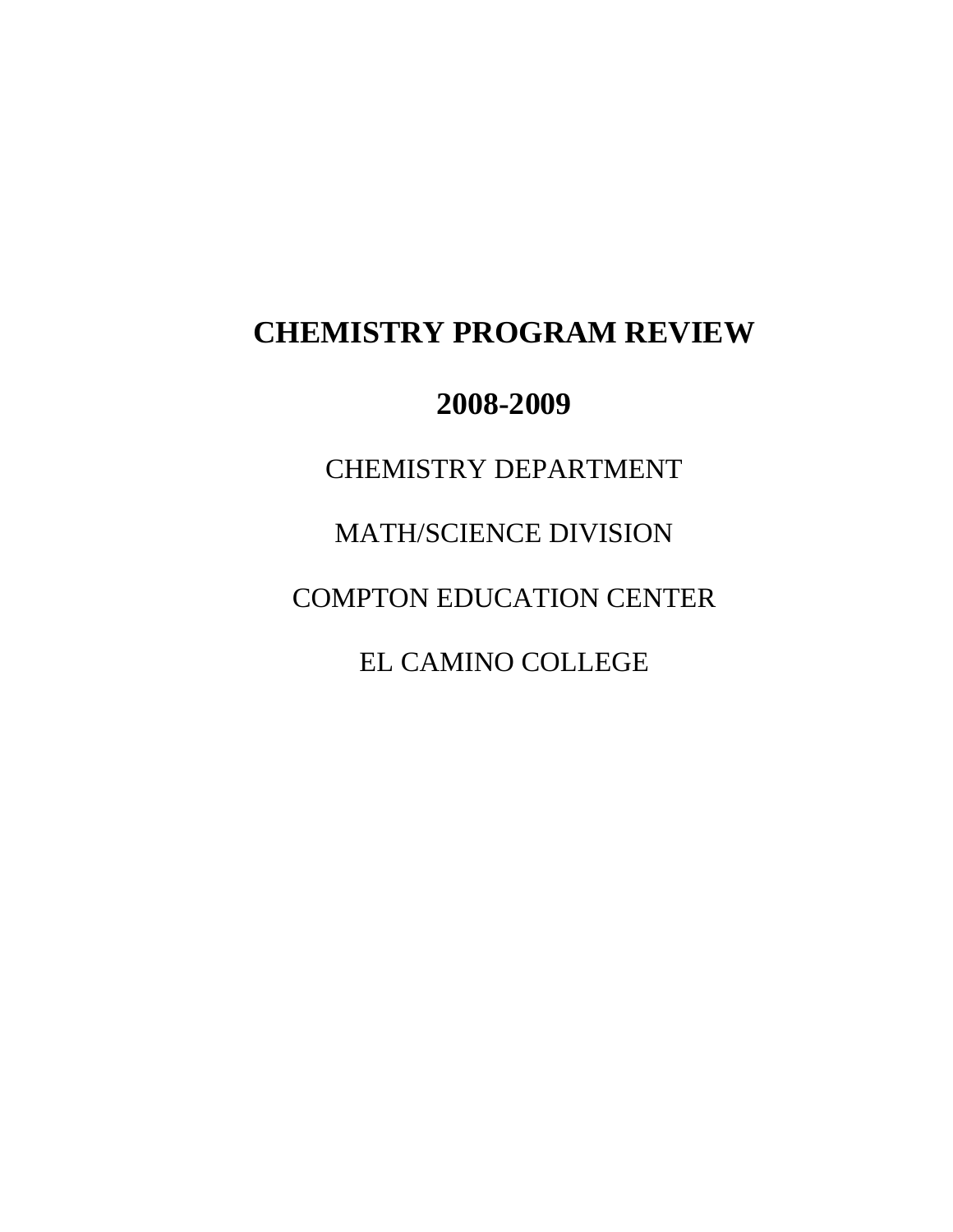Program Review (2008-2009)

## TABLE OF CONTENTS

- 1. OVERVIEW
- 2. RETENTION AND SUCCESS RATE
	- A. Math Prerequisite Analysis
	- B. Retention Rate and Success Rate

## 3. STUDENT LEARNING OUTCOMES

- A. Inorganic chemistry
- B. Organic chemistry
- C. Biochemistry

## 4. STAFFING

- A. Faculty
- B. Technical Staff
- C. Supporting Services

## 5. PLANNING

- A. Curriculum
- B. Faculty
- C. Tutor
- D. Equipment
- 6. STUDENT PROFILE
- 7. CONCLUSION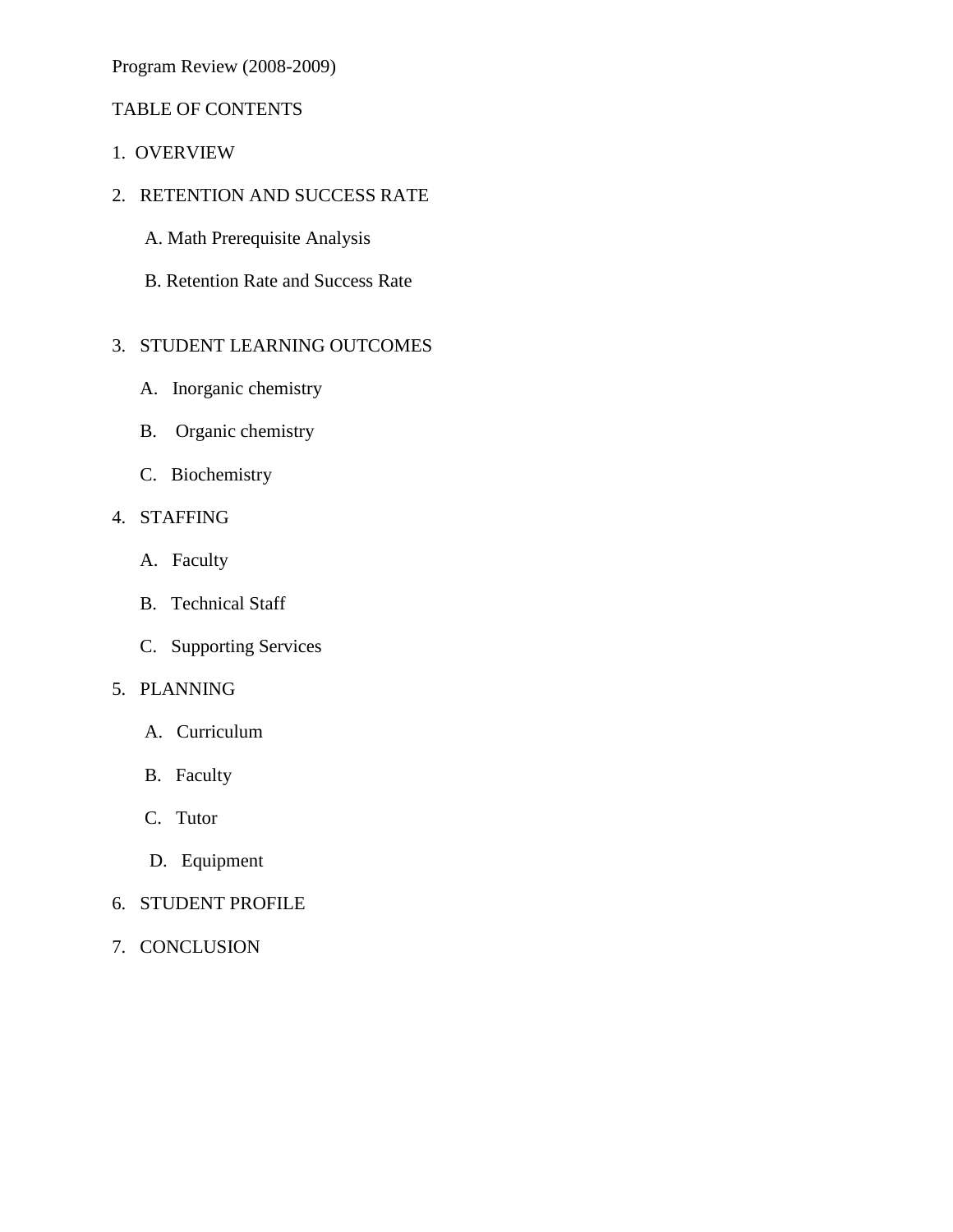#### 1. OVERVIEW

#### Compton College- the past

During the Compton College years, Chemistry 10 (El Camino Chemistry 20), Chemistry 2 (El Camino Chemistry 4), Chemistry 3 (El Camino Chemistry 1A) and Chemistry 4 (1B) were offered regularly each semester. Chemistry 4 was offered on a yearly basis. The other lower division chemistry courses, including organic chemistry and quantitative analysis had not been offered at all.

#### Compton Education Center- the present

After partnership with El Camino College, Compton Education Center has offered only one chemistry course (Chemistry 20), a fundamental chemistry for students who plan to obtain a R.N. or Allied Health Certificate from El Camino College. Chemistry 20 also can fulfill general education requirements for physical science with laboratory for non-science majors (see total annual program participation below). The Center has not had the chance to offer the other lower division chemistry courses that El Camino has offered. El Camino offers sequential college courses, Chemistry 1A and 1B, which are equivalent to the first year general chemistry and are transferable to the University of California and California State University and which can fulfill their comparable requirements. Students who take Chemistry 1A have to finish Chemistry 4 with a minimum grade of C or one year high school chemistry and qualification by testing (El Camino College Chemistry Placement Test). In the past years, Compton Center has tried to offer Chemistry 4 each semester (or each year) to fulfill the requirement for the students to take Chemistry 1A, unfortunately, the classes were cancelled due to low enrollment. Also students who had one year high school chemistry were not willing to take the placement test, and consequently, we have not been able to have students who are qualified to take Chemistry 1A.

#### **Total Annual Program Participation (2-year Trend) Years: 2006-07 to 2008-09 Program: Chemistry, Compton Center**

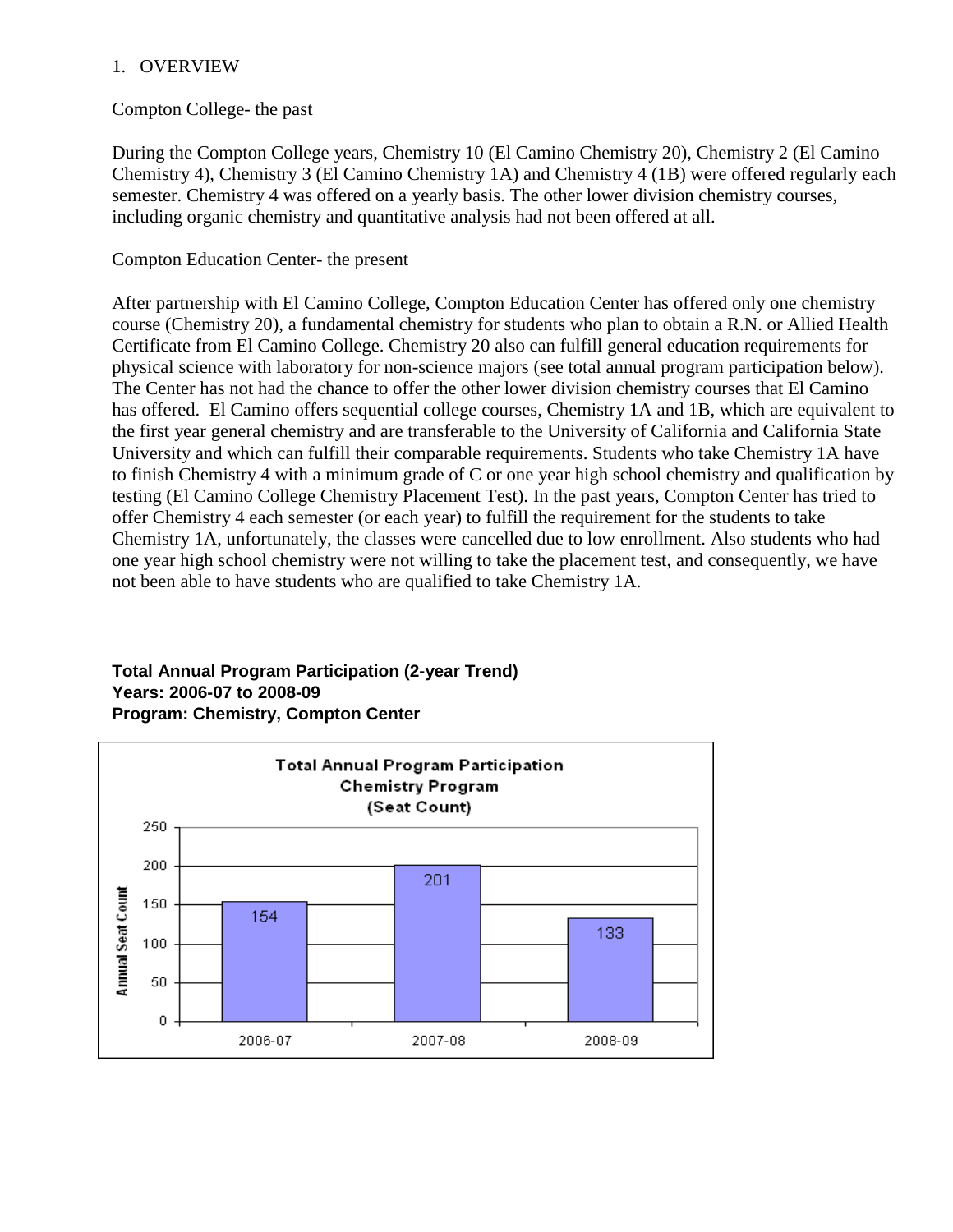**Course Fill Rates**



The enrollment of Chemistry 20 in the past three school years (2006-2008) varied from year to year. As more sections of Chemistry 20 were offered during 2007 and 2008 school year to accommodate the needs of our students, the fill rate dropped. In year 2009 -2010, six (6) sections of Chemistry 20 have been offered, including one weekend section, and the enrollment looks encouraging.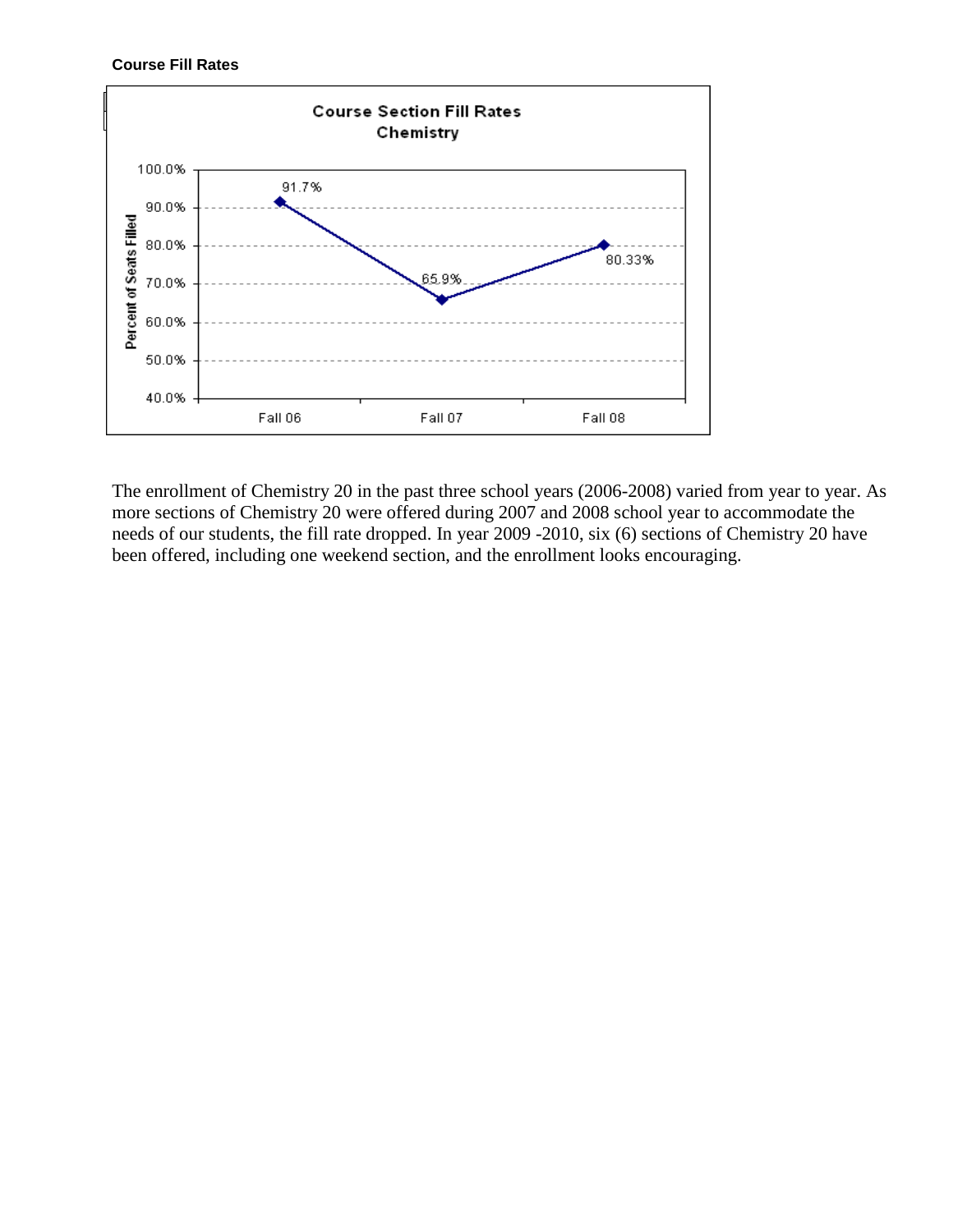#### 2. RETENTION AND SUCCESS RATE

 A. Math Prerequisite Analysis [ECC Institutional Research]

Fundamentals of Chemistry (Chemistry 20) is a 5-unit, transfer-level course. It carries an advisory placement for Compton Center of Math-40 or Math-41 B. Research shows that a strong math background has a positive impact on success in general chemistry courses. This study examines the academic performance of students enrolled in Fall 2008 sections of Chemistry (N=98).

Of the 98 students enrolled in Chemistry 20, 36% met the prerequisite either with a C or better in Math-40 or higher (19%) or with a satisfactory score on the placement test, i.e., placing higher than Math-40/41 B (16%). Therefore, a total of 64% had not met the prerequisite before enrolling in Chemistry 20. (Table 1)

| <b>Met Prereq?</b> | <b>Number</b> | $\frac{0}{0}$ |
|--------------------|---------------|---------------|
| Course             | 19            | 19%           |
| Test               | 16            | 16%           |
| All Met            | 35            | 36%           |
| Prereq Not Met     | 63            | 63%           |

Table 1: Prerequisite Status of Enrolled Students

Table 2 shows the grade distribution, retention and success rates for the Chemistry 20 students by math background. Success rate is the percentage of enrolled students receiving an A, B or C. Retention rate is the percentage of students receiving a grade of any kind, i.e., those who have not dropped (DR) or withdrawn (W). The overall success and retention rates for the course were 41 % successful and 56% retained.

Students who met the course prerequisite were more likely to be successful (46%) and be retained (63%). Students who met the prerequisite with a test were much more likely to be successful (50%) and be retained (69%). Those with lower level math courses only had very low performance with 0% out of 15 students receiving A-C and 40% of students retained.

Interestingly, students with no recorded math background received passing grades at the same rate as those who tested beyond Math-40/41 B. It is not clear from student records if they have any recent math background from other institutions (other than ECC and Compton) since this information is not recorded.

|                     |   |    |                |                |                |                |    |              | $%$ of       | $\frac{0}{0}$    | $\frac{0}{0}$   |
|---------------------|---|----|----------------|----------------|----------------|----------------|----|--------------|--------------|------------------|-----------------|
| Group               | A | B  |                |                |                | <b>DR</b>      | W  | <b>Total</b> | <b>Total</b> | <b>Succesful</b> | <b>Retained</b> |
| <b>All Students</b> | 6 | 17 | 17             |                | 10             | 6              | 37 | 98           | 100%         | 40.8%            | 56.1%           |
| Met w/course        |   |    | 4              |                | 3              |                |    | 19           | 19%          | 42.1%            | 57.9%           |
| Met w/ test         |   |    | 3              | $\overline{2}$ |                | $\overline{0}$ |    | 16           | 16%          | 50.0%            | 68.8%           |
| All meeting Prereq  |   | 6  |                | $\overline{2}$ | 4              |                | 12 | 35           | 36%          | 45.7%            | 62.9%           |
| Some math           |   |    | $\overline{0}$ | $\overline{2}$ | 4              | $\bigcirc$     |    | 15           | 15%          | 0.0%             | 40.0%           |
| No Math/Other       | 3 | 11 | 10             |                | $\overline{2}$ | 3              | 18 | 48           | 49%          | 50.0%            | 56.3%           |

Table 2: Grade Distribution and Success and Retention Rates by Math Background

Although a test of significant difference was not performed, results of this small group of students indicate that sufficient math background is associated with better grades and higher retention in Chemistry 20.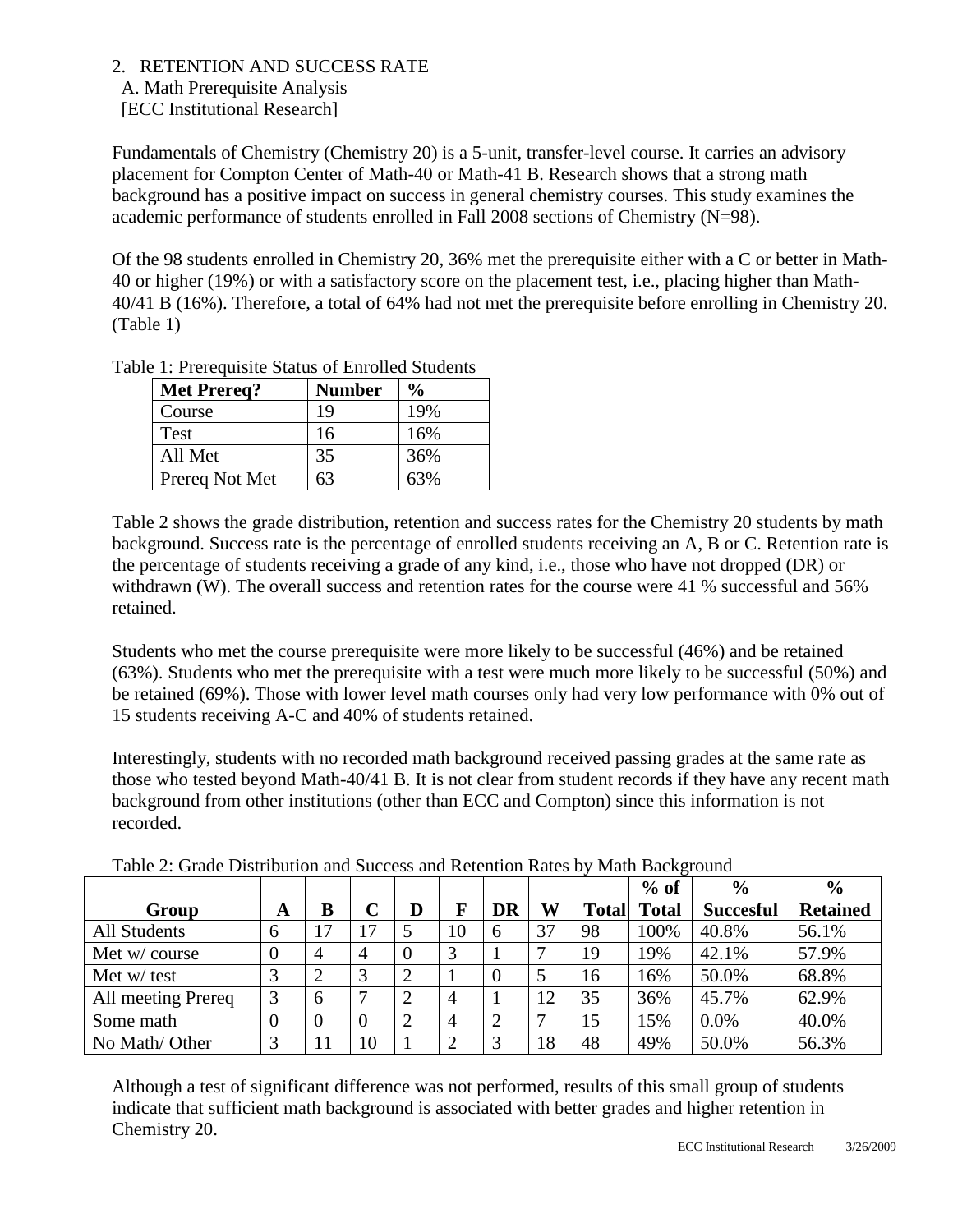## B. Retention Rate and Success Rate

## **Fall 2006 to Fall 2008 Program: Chemistry**

**Fall 2006**

|                           | B<br>$\mathbf c$<br>F<br><b>DR</b><br>D<br>A |                |               |                  |                |                  |        | <b>Total</b>  | <b>Success Rate</b> |                     |                  |  |
|---------------------------|----------------------------------------------|----------------|---------------|------------------|----------------|------------------|--------|---------------|---------------------|---------------------|------------------|--|
| <b>Course</b>             |                                              | W              | <b>Grades</b> | All<br>Only      |                | <b>Retention</b> |        |               |                     |                     |                  |  |
|                           |                                              |                |               |                  |                |                  |        |               | Completers          | <b>Students</b>     | Rate             |  |
| CHEM-20                   | $\overline{4}$                               | $\overline{7}$ | 6             | $\overline{0}$   | $\mathbf{1}$   | $\Omega$         | 37     | 55            |                     |                     |                  |  |
|                           | 18.3%                                        | 35.5%          | 28.0%         | 1.1%             | 0.0%           | 0.0%             | 17.2%  |               | 94.4%               | 30.9%               | 32.7%            |  |
| <b>CHEM Total/Avg.</b>    | $\overline{4}$                               | $\tau$         | 6             | $\boldsymbol{0}$ | $\mathbf{1}$   | $\mathbf{0}$     | 37     | 55            |                     |                     |                  |  |
|                           | 7.3%                                         | 12.7%          | 10.9%         | 0.0%             | 1.8%           | 0.0%             | 67.3%  |               | 94.4%               | 30.9%               | 32.7%            |  |
| <b>Division Total/Avg</b> | 771                                          | 1,077          | 1,118         | 303              | 311            | $\overline{0}$   | 1,163  | 4,765         |                     |                     |                  |  |
|                           | 16.2%                                        | 22.6%          | 23.5%         | 6.4%             | 6.5%           | 0.0%             | 24.4%  |               | 82.8%               | 62.2%               | 75.6%            |  |
| <b>College Total/Avg</b>  | 16,165                                       | 12,416         | 9,446         | 2,995            | 4,904          | $\overline{0}$   | 12,734 | 64,787        |                     |                     |                  |  |
|                           | 25.0%                                        | 19.2%          | 14.6%         | 4.6%             | 7.6%           | 0.0%             | 19.7%  |               | 82.0%               | 65.4%               | 80.3%            |  |
|                           |                                              |                |               |                  |                |                  |        |               |                     |                     |                  |  |
| <b>Fall 2007</b>          |                                              |                |               |                  |                |                  |        |               |                     |                     |                  |  |
|                           |                                              |                |               |                  |                |                  |        | Total         | <b>Success Rate</b> |                     |                  |  |
| <b>Course</b>             | A                                            | В              | $\mathbf c$   | D                | F              | <b>DR</b>        | W      | <b>Grades</b> | Only                | All                 | <b>Retention</b> |  |
|                           |                                              |                |               |                  |                |                  |        |               | Completers          | <b>Students</b>     | Rate             |  |
| CHEM-20                   | $\mathfrak{Z}$                               | 6              | 6             | $\boldsymbol{0}$ | $\overline{3}$ | $\overline{3}$   | 39     | 60            |                     |                     |                  |  |
|                           | 7.7%                                         | 16.5%          | 27.5%         | 11.0%            | 3.3%           | 5.0%             | 34.1%  |               | 83.3%               | 25.0%               | 30.0%            |  |
| <b>CHEM Total/Avg.</b>    | 3                                            | 6              | 6             | $\mathbf{0}$     | 3              | 3                | 39     | 60            |                     |                     |                  |  |
|                           | 5.0%                                         | 10.0%          | 10.0%         | 0.0%             | 5.0%           | 5.0%             | 65.0%  |               | 83.3%               | 25.0%               | 30.0%            |  |
| <b>Division Total/Avg</b> | 106                                          | 146            | 190           | 48               | 59             | 93               | 318    | 970           |                     |                     |                  |  |
|                           | 10.9%                                        | 15.1%          | 19.6%         | 4.9%             | 6.1%           | 9.6%             | 32.8%  |               | 80.5%               | 45.6%               | 57.6%            |  |
| <b>College Total/Avg</b>  | 1,761                                        | 1,840          | 1,586         | 402              | 400            | 645              | 2,288  | 9,662         |                     |                     |                  |  |
|                           | 18.2%                                        | 19.0%          | 16.4%         | 4.2%             | 4.1%           | 6.7%             | 23.7%  |               | 84.8%               | 58.7%               | 69.6%            |  |
| <b>Fall 2008</b>          |                                              |                |               |                  |                |                  |        |               |                     |                     |                  |  |
|                           |                                              |                |               |                  |                |                  |        | Total         |                     | <b>Success Rate</b> |                  |  |
| <b>Course</b>             | A                                            | B              | $\mathbf c$   | D                | F              | <b>DR</b>        | W      | <b>Grades</b> | Only                | All                 | <b>Retention</b> |  |
|                           |                                              |                |               |                  |                |                  |        |               | Completers          | Students            | Rate             |  |
| CHEM-20                   | 6                                            | 17             | 17            | $\mathfrak{S}$   | 10             | 6                | 37     | 98            |                     |                     |                  |  |
|                           | 15.5%                                        | 17.5%          | 21.6%         | 5.2%             | 6.2%           | 6.1%             | 34.0%  |               | 72.7%               | 40.8%               | 56.1%            |  |
| <b>CHEM Total/Avg.</b>    | 6                                            | 17             | 17            | 5                | $10\,$         | 6                | 37     | 98            |                     |                     |                  |  |
|                           | 6.1%                                         | 17.3%          | 17.3%         | 5.1%             | 10.2%          | 6.1%             | 37.8%  |               | 72.7%               | 40.8%               | 56.1%            |  |
| <b>Division Total/Avg</b> | 155                                          | 193            | 186           | 59               | 70             | 74               | 212    | 949           |                     |                     |                  |  |
|                           | 16.3%                                        | 20.3%          | 19.6%         | 6.2%             | 7.4%           | 7.8%             | 22.3%  |               | 80.5%               | 56.3%               | 69.9%            |  |
| <b>College Total/Avg</b>  | 2,303                                        | 2,209          | 1,686         | 652              | 843            | 875              | 2,766  | 12,558        |                     |                     |                  |  |
|                           | 18.3%                                        | 17.6%          | 13.4%         | 5.2%             | 6.7%           | 7.0%             | 22.0%  |               | 79.3%               | 56.1%               | 71.0%            |  |

\*Data provided by ECC Institutional Research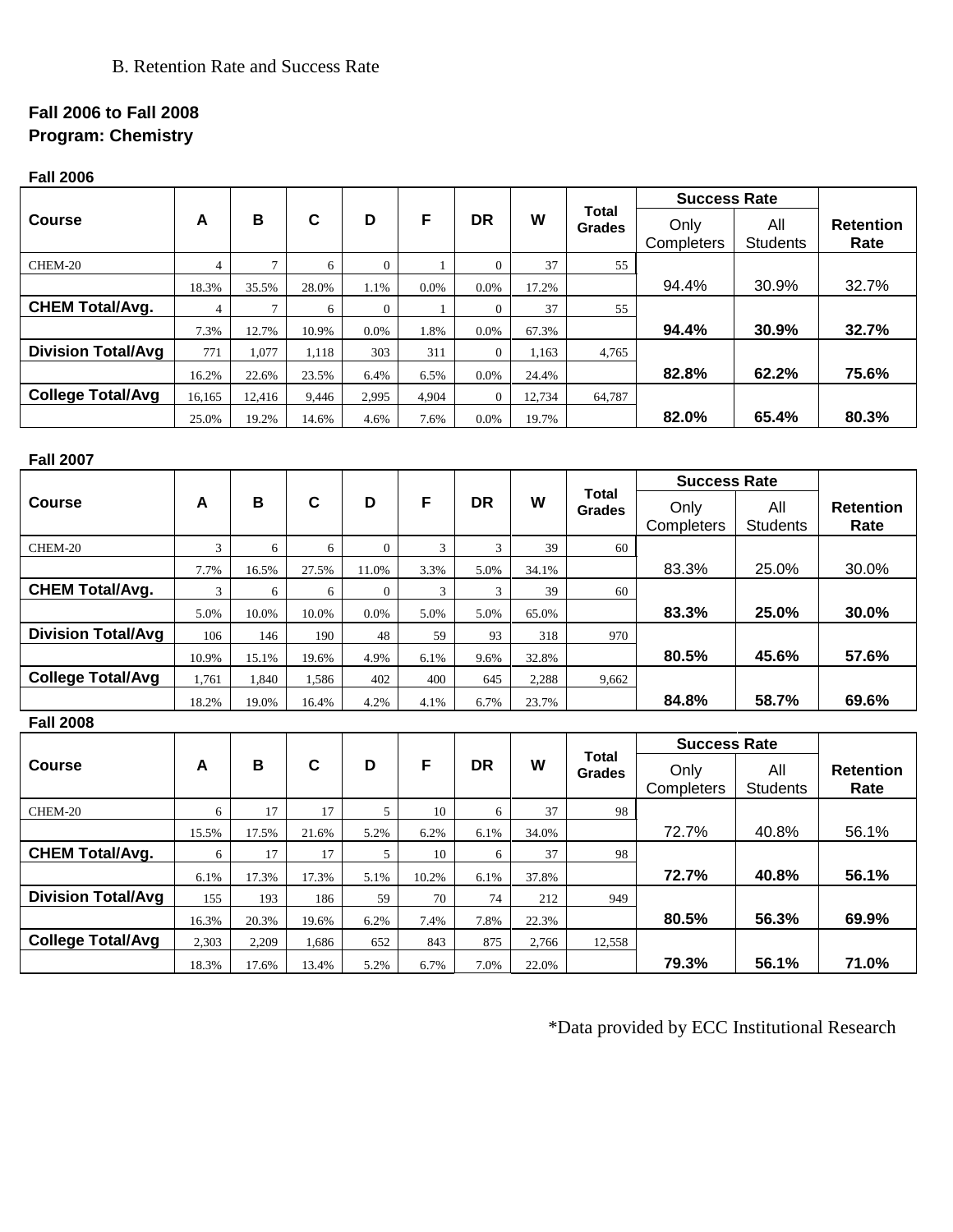





The data in the tables and graphs above indicate that chemistry retention and success rate average are far below the state average. Chemistry is a time demanding course. Success depends strongly on the preparation before class and review after class. Most of our students are older students (See Student Profile, demographic and enrollment characteristics provided by Institutional Research ECC). They have jobs and other responsibilities; it is hard for the students to find time to study after school. A suggestion should be made to our students to take less units.

Another main factor contributing to the failure of our students is the lack of basic skills. In order to pass chemistry the students have to have college reading level and be able to apply basic math skill. Also based on the observation of many faculty over the years, one- third to one-half of the students do not have books until the third week. The lack of study during the first two weeks of the semester makes them fall behind the schedule and the pace of Chemistry 20 is one chapter per week.

Also the Tables and graphs indicate the Chemistry 20 retention and success rate average are lower than other Science Courses. Chemistry 20 is the only science course that requires basic math skill in the Education Center and the lack of basic math skills may contribute to the lower retention rate. The 2008 average indicates the success rate is improving and we have to see the success rate of 2009 to determine whether the general trend has been maintained.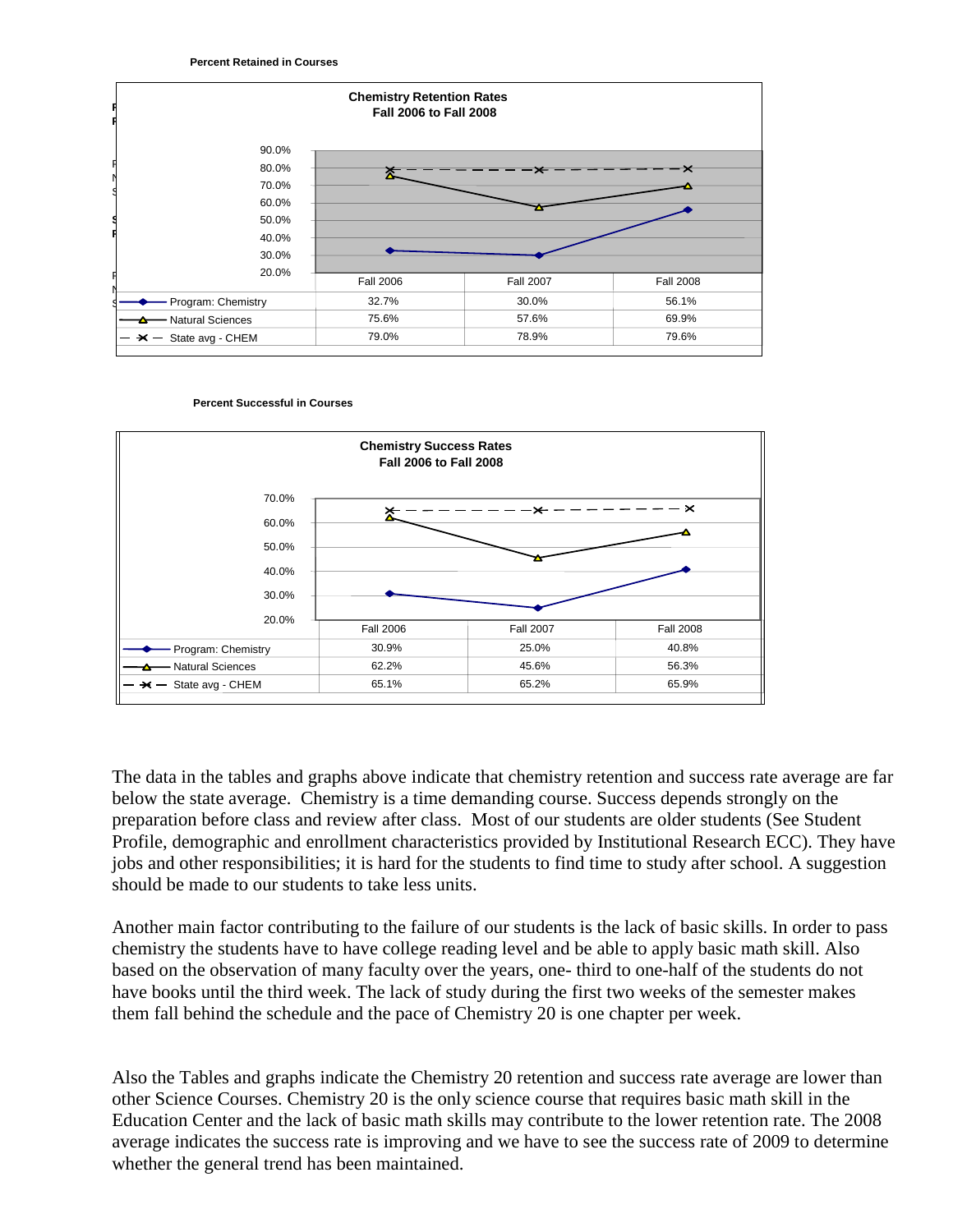#### 3. STUDENT LEARNING OUTCOMES

#### A. Inorganic chemistry

The faculty from Compton Center, working with El Camino Chemistry Department during the flex days, have been actively writing, assessing, and analyzing SLO since Spring 2008 and we expect to complete the SLO for Chemistry 20 by Spring 2010. For Fall 2009, the SLO is entitled "Equation Writing". Students are asked to predict the products of simple chemical reactions and to write chemical equations and balance equations. In order to do that, students are mastering the nomenclature and doing well with these basic equations.

At Compton Center, we are working with students to review basic math skills: Conversion factor, proportion, inverse proportion, ratio, and percentage. The students are asked to apply these skills in chemical calculations, gas law calculations, and concentration of solution calculations. Students will predict the gas behavior and relate to the environmental issues. Students have to comprehend the solubility rules and be able to describe the change in concentration of solute and solvent in the process of osmosis and dialysis. After finishing the inorganic part, students will also be able to master the concept of acid and base, the role of buffer in maintaining the pH, writing the simple acid-base reactions and predicting the results, and applying the logarithm in pH calculation.

### B. Organic Chemistry

The student will be able to

1. Use the common and IUPAC Systems to name simple examples of various classes of organic compounds, including: alkane, alkene, alkyne, aromatic, haloalkane, alcohol, ether, thiol, aldehyde, ketone, carboxylic acid, ester, amine , and amide.

2. Draw structural formulas of simple examples of various classes of organic compounds as indicated in part 1 above. And also be able to describe their physical properties related to their structures.

3. Write equations, using structural formulas for common reactions of organic compounds – combustions, addition reactions, oxidation of different classes of alcohol and thiol, neutralization of carboxylic acids and esterification.

4. Draw structural formulas which illustrate a knowledge of structural isomerism, geometric isomerism, and stereoisomers.

#### C. Biochemistry.

In the past few years, due to the time constraints of a sixteen-week semester, only a couple chapters in biochemistry are covered.

- 1. Carbohydrates:
	- a. Understand the functions of carbohydrates.
	- b. Draw open chain and ring structural formulas for monosaccharide units and describe the linkage between the units.
	- c. Relate the process of digestion to the hydrolysis of carbohydrates.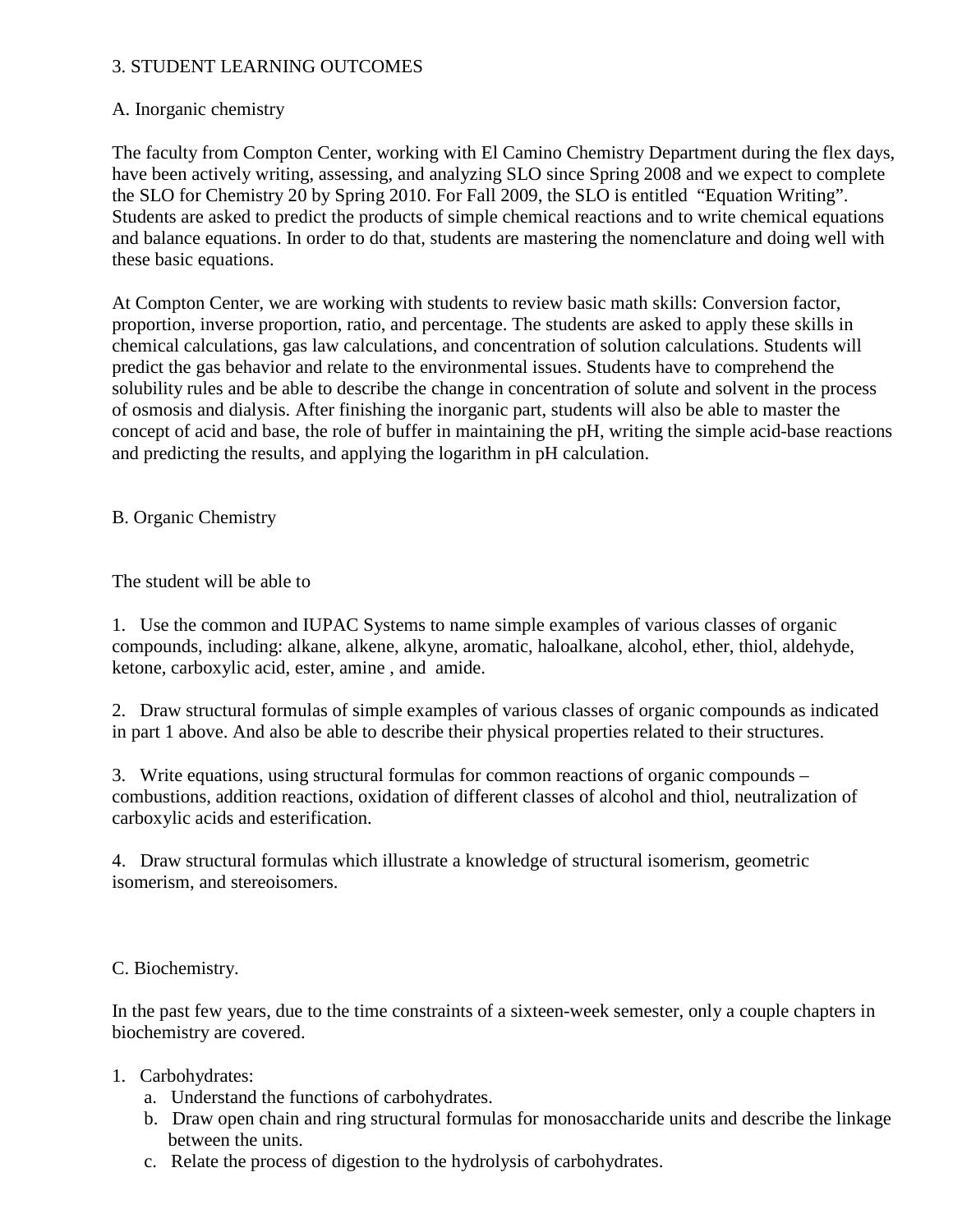## 2. Lipids

- a. Describe the classes of lipids and draw the structural formula of a fatty acid and a triglyceride.
- b. Draw the structural formulas of at least three saturated and one unsaturated fatty acid.
- c. Explain the function of a fatty acid in a membrane in terms of the structure of the fatty acid.
- d. Draw a general structure for a phospholipids and the ring system found in steroids.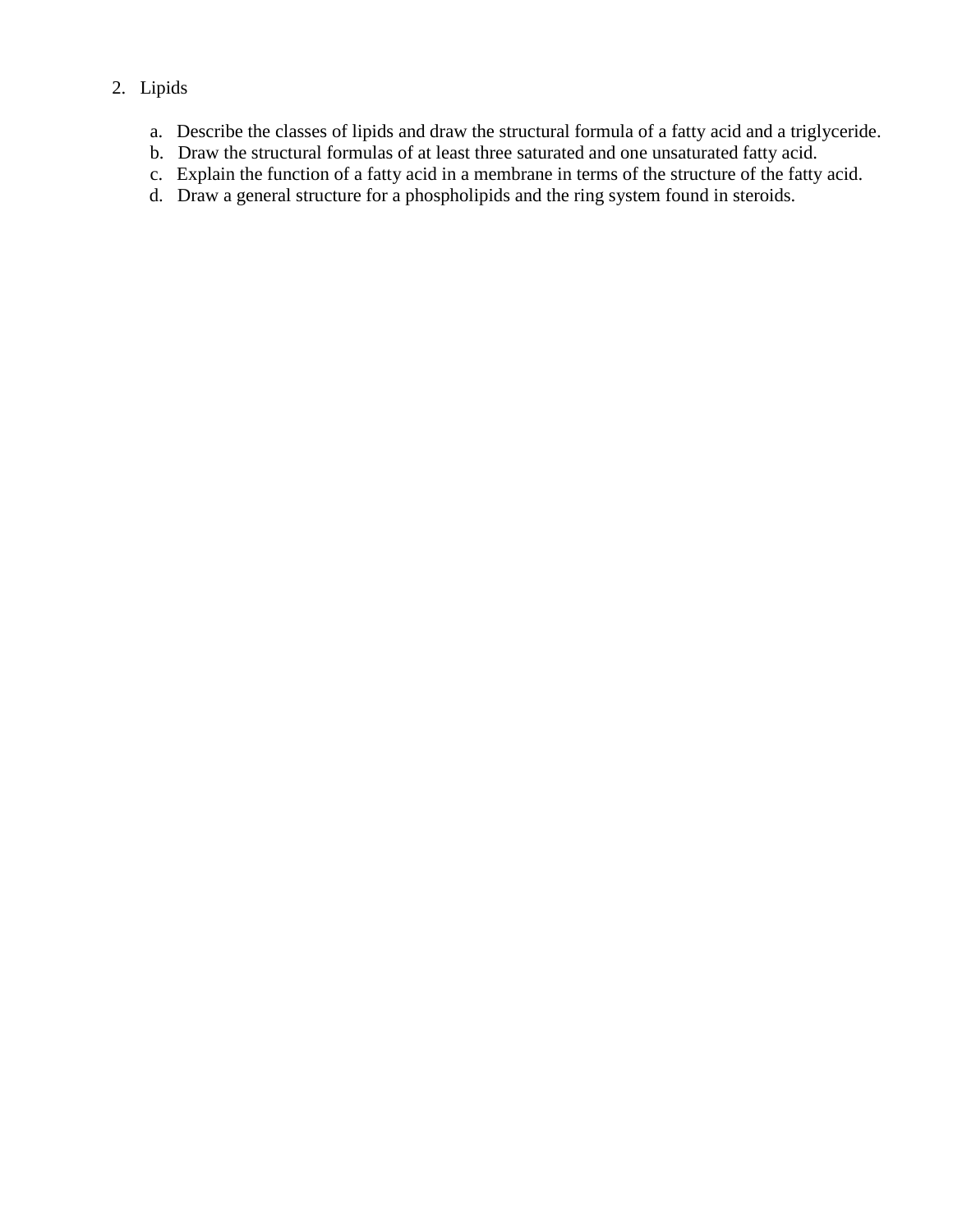#### 4. STAFFING

## A. FACULTY

The Chemistry Department at the Compton Education Center currently has one full-time tenured faculty member and also another tenured faculty who teaches both Chemistry and Micro. This year the Center offers one chemistry class (Chemistry 20) with seven sections. Five (5) sections are taught by full-time faculty and two (2) sections are taught by adjunct faculty. Both the full-time and part-time are qualified by academic background and experience to carry out their program responsibilities in accord with purposes of the program. We have hired two part-time faculty this semester (Fall, 2009). Teaching effectiveness remains the principal criterion for selection of the adjunct faculty. A teaching demonstration during the interview plays a major role in the selection process. Because each chemistry course includes a laboratory component, individual course load are such that a part-time faculty member can teach only one class. If more sections of chemistry are offered in the future, more adjunct faculty has to be hired. The Division Chair and full-time faculty are required to mentor and to evaluate the adjunct faculty to maintain the quality of teaching for this department.

With the only full-time faculty in the Chemistry Department planning to retire this coming school year, the Department needs one full-time faculty to ensure the quality of the student learning outcomes (SLO), to supervise the classified personnel, to actively be involved in hiring and evaluation of the part-time faculty, and to develop and to update the curriculum.

#### B TECHNICAL STAFF

The Physical Science Department has only one technical staff (Lab. Assistant) for Chemistry, Physics, Astronomy, Geography, and Geology. The Lab. Assistant prepares materials for laboratory, demonstrates sample experiments and assists students during laboratory hours. Since there is no physics class with laboratory offered at the Center, the sole responsibility of the lab assistant is working in the chemistry lab. If physics classes with laboratory are offered in the future, more supporting personnel will be needed.

#### C. SUPPORTING SERVICES

At the Center, supporting services are provided by the Math/Science Division and the Learning Resource Center. Tutoring is available to the students six days a week, and computer lab in the Division is open five days a week. Tutors are from the neighboring four-year colleges with majors in chemistry or chemical engineering. Full-time faculty has to post office hours of five hours per week and be available to answer questions through E-Mail. Special arrangements can be made with the Lab. Assistant for working students who can't attend or miss the regular lab sessions.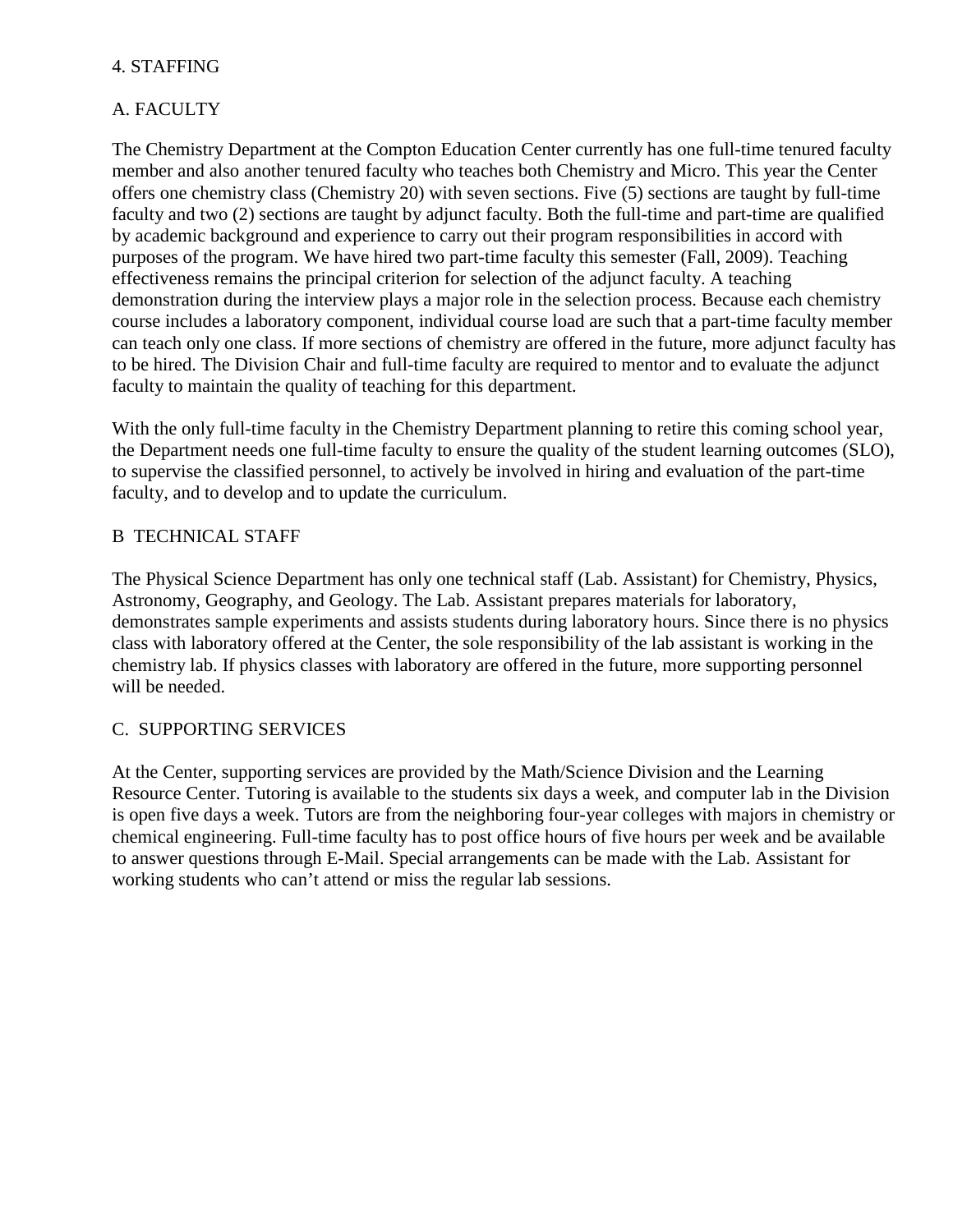#### 5. PLANNING

#### A. CURRICULUM

1. Chemistry 4 is an introductory course and serves a dual purpose: to provide a foundation for those who intend to continue the study of chemistry and other science courses. It is also intended to help the students, in science and engineering majors as well as non-science majors, to develop an understanding of chemistry and its role in society. This course is more math-oriented than Chemistry 20 and requires higher level of math (Math 70, intermediate algebra). This is a course that our students have the chance to apply what they have learned in Math. The mission of the chemistry program in this Center is to prepare students to posses the knowledge and skills to pursue further education and careers in the chemical, physical, and health sciences. Chemistry 4 is the first step in fulfilling this mission. Chemistry 4 also is the pre-requisite for Chemistry 1A and can also prepare our students to take lower level chemistry in 4-year schools.

2. Chemistry 20 is an introductory course covering the area of general chemistry, organic chemistry and biochemistry. The course is designed for students pursuing careers in health sciences and in related fields, including nursing, medical technology, dietetics and environmental science. The course requires less math than chemistry 4, but the students have to be able to apply basic math skills and simple algebra in chemical calculations. Our retention is very low for this class because of the lack of math background of the students. Students have either taken Math 40 and do not know how to apply it in chemistry or had math in some other school that does not meet the pre-requisite. Success and retention rates strongly depend on the student meeting the math requirement. A math placement test for this course is highly recommended. The test should include but not limited to: Conversion factors, proportion, inverse proportion, ratio, percentage, and logarithm operations. Chemistry 20 is generally known to our students as a demanding course. Students must have the discipline to study and learn between classes so that they come to class prepared to use previously discussed material in order to learn new material. Study typically requires repetition of the material as well as a great deal of time. Students who have failed the course or dropped from the classes should be evaluated by the counselor to see what kind of basic skill the student needs before retaking this class in order to be successful.

3. A hybrid chemistry (online lecture, traditional lab) can be offered at Compton Center even though very few community colleges have done so. The online class will allow students to learn chemistry on their own time and pick up the lab section at their convenience. High school students can learn basic chemistry on their own and earn two or three college units. Faculty members can develop this course online and get the curriculum approved. Collaboration will need to occur with the Math Department since it already offers online classes.

#### B. FACULTY

The increased interest in the Nursing and other Allied Health careers has increased the demand for chemistry 20. More sections have been offered to accommodate these students. Enrollment however is limited by laboratory size, and safety concerns prohibit instructors from over-enrolling in these classes. At least one full-time and two adjunct faculty are required for the current enrollment. More adjunct faculty is needed if more sections are offered in the future. One more full-time faculty is needed if Chemistry 4 is offered in the near future to update the course and revise the laboratory curriculum.

#### C. TUTOR.

The Chemistry Department will need to work with the Learning Resource Center to find and hire qualified tutors for the chemistry students. Tutors should aim to explain the basic concepts of chemistry and answer questions for the students rather than doing homework for them.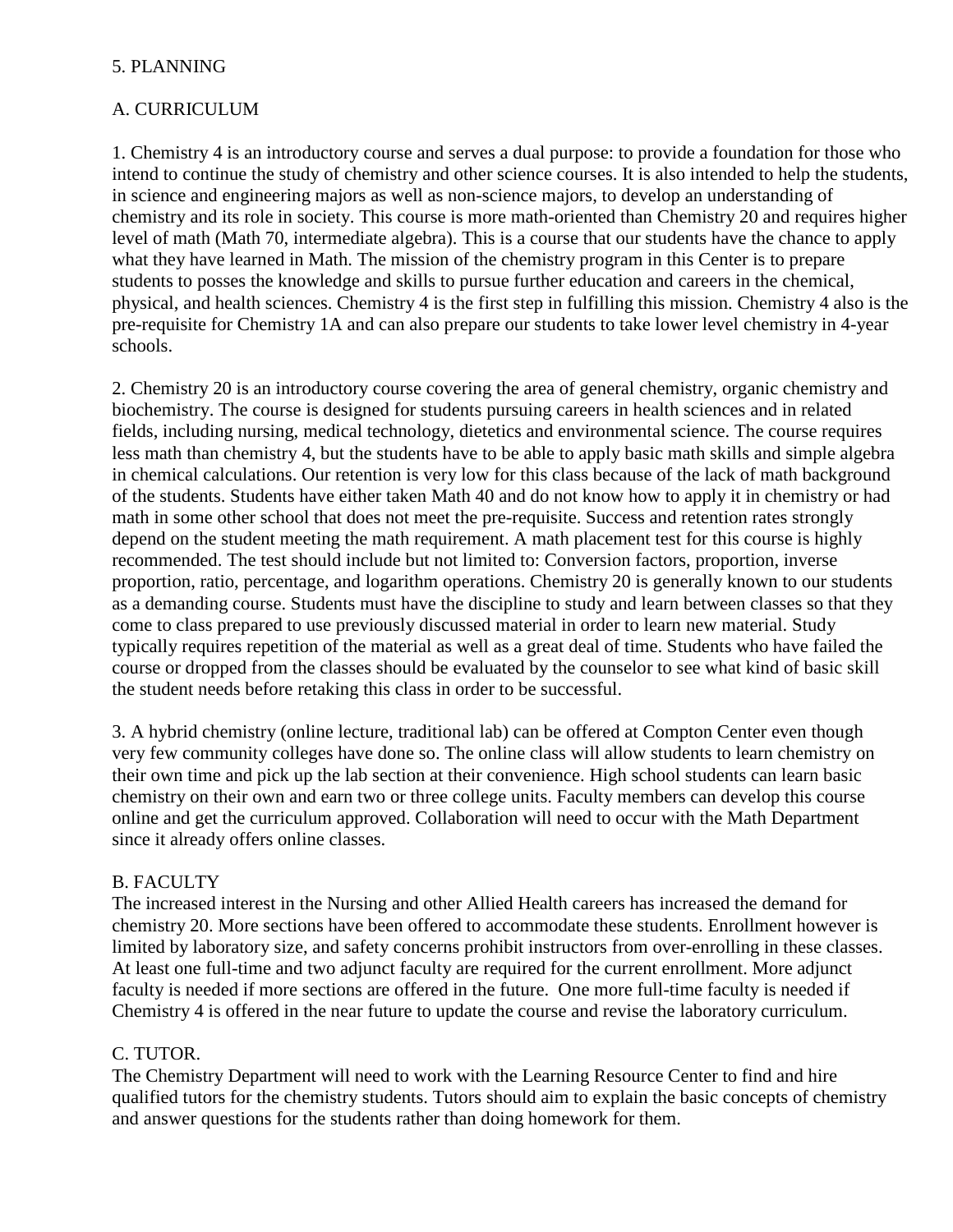### D. EQUIPMENT

There is a strong need to improve our laboratory facilities. We need modern analytical balances and microscales, chromatographic equipment (for gas-liquid chromatography), UV and visible spectrometer, atomic spectrometer, mass spectrometer, titrimeters, and other updated equipment.

The following list is for equipment that will be needed in addition to or to replace old equipment for Chemistry 20 and Chemistry 4 in the next five years.

| <b>Item</b>                            | qty   | Total      |
|----------------------------------------|-------|------------|
| BENCH PH METER ELECTRODE KIT           | 3     | \$1,500    |
| HOTPLATE w/STIRRER, 120V               | 6     | \$2,200    |
| THERMOMETER, NON-MERCURY, -20C to 110C | 25    | \$600      |
| COMPACT ELECRONIC SCALE,               | 15    | \$1,800    |
| 200GRAM, +/- 0.1GRAM                   |       |            |
| <b>CYLINDER GRADUATED 500 ML</b>       | 12    | \$350      |
| <b>METER STICKS</b>                    | 24    | \$400      |
| DELUX DEMONSTRATION MODEL KIT          | 5     | 1300       |
|                                        | Total | \$8,150.00 |

If Chemistry 1A or 1B is offered then additional equipment will be needed.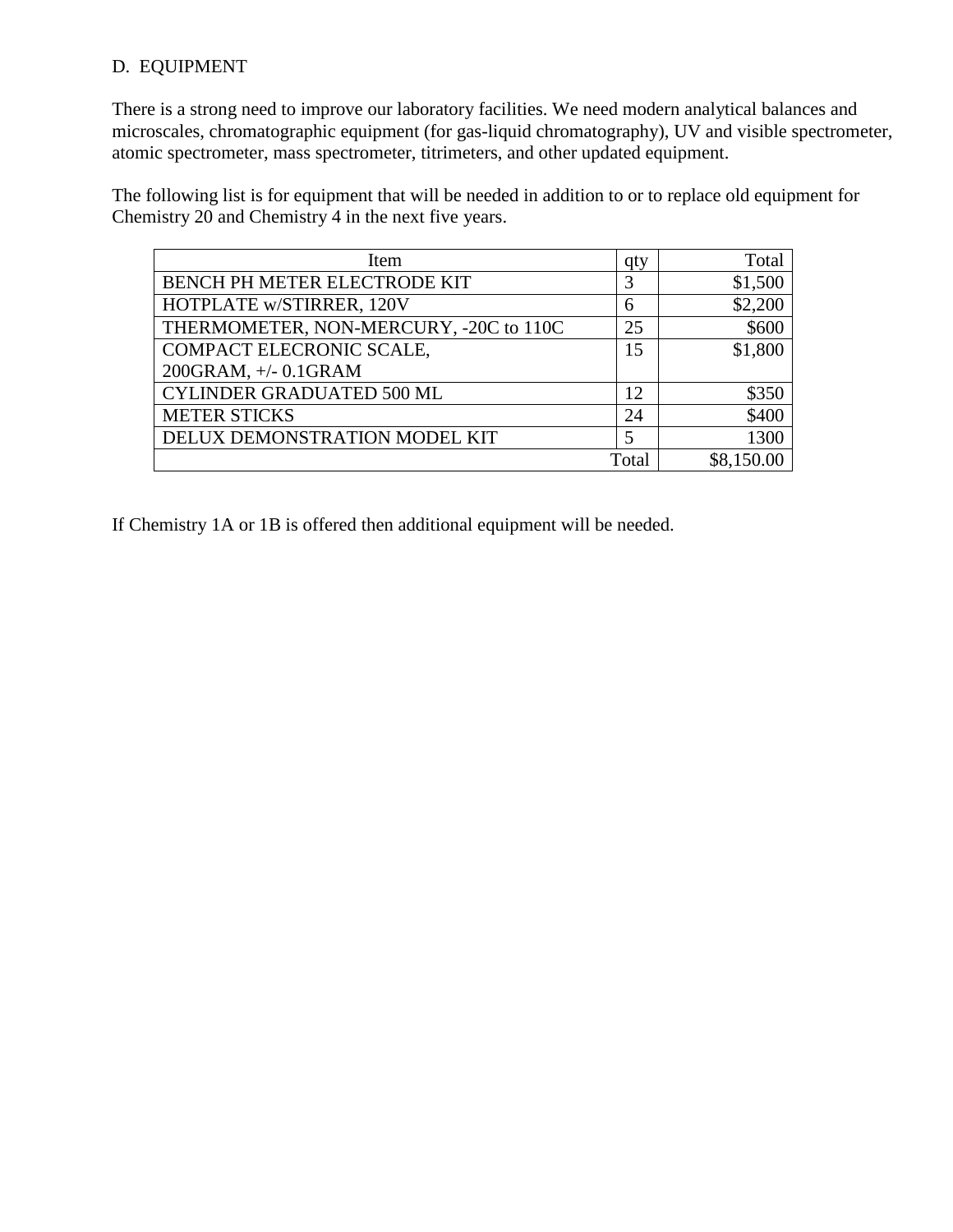#### 6. STUDENT PROFILE

Chemistry 20 classes, like other classes at Compton Center, has a large number of Hispanic and African-American students, composes eighty to ninety percent of the class population. The other ten to twenty percent are foreign students, Pacific Islanders and Whites. Chemistry 20 is mainly designed for students in the Nursing and Allied Health majors who are predominately female students, about eighty percent.

#### **Demographic and Enrollment Characteristics Students Enrolled in Chemistry Courses, Compton Center Fall 2006 to Fall 2008**

|                       | <b>Category</b>     |                         |       |                  |                  |                         |                  |                | Fall 2008 |  |
|-----------------------|---------------------|-------------------------|-------|------------------|------------------|-------------------------|------------------|----------------|-----------|--|
| <b>Characteristic</b> |                     | <b>Fall 2006</b>        |       |                  | <b>Fall 2007</b> |                         | <b>Fall 2008</b> | <b>Compton</b> |           |  |
|                       |                     | $\mathbf n$             | $\%$  | $\mathbf n$      | $\%$             | $\mathbf n$             | %                | n              | %         |  |
|                       |                     |                         | 100.0 |                  |                  |                         | 100.0            |                | 100.0     |  |
| <b>All Enrolled</b>   | Total               | 55                      | $\%$  | 61               | 100.0%           | 98                      | %                | 4,923          | $\%$      |  |
|                       |                     |                         |       |                  |                  |                         |                  |                |           |  |
| Gender                | Female              | 46                      | 83.6% | 40               | 65.6%            | 79                      | 80.6%            | 3,247          | 66.0%     |  |
|                       | Male                | $9\,$                   | 16.4% | 21               | 34.4%            | 19                      | 19.4%            | 1,668          | 33.9%     |  |
|                       | Unknown             | 0                       | 0.0%  | 0                | 0.0%             | $\Omega$                | 0.0%             | 8              | 0.2%      |  |
|                       |                     |                         |       |                  |                  |                         |                  |                |           |  |
| <b>Ethnicity</b>      | African-American    | 29                      | 52.7% | 29               | 47.5%            | 40                      | 40.8%            | 2,555          | 51.9%     |  |
|                       | Amer. Ind. or Alask | $\mathbf 0$             | 0.0%  | $\mathbf 0$      | 0.0%             | $\,0\,$                 | 0.0%             | 17             | 0.3%      |  |
|                       | Asian               | $\overline{2}$          | 3.6%  | 3                | 4.9%             | $\overline{2}$          | 2.0%             | 114            | 2.3%      |  |
|                       | Filipino            | $\overline{2}$          | 3.6%  | 6                | 9.8%             | 9                       | 9.2%             | 117            | 2.4%      |  |
|                       | Latino              | 17                      | 30.9% | 18               | 29.5%            | 36                      | 36.7%            | 1,706          | 34.7%     |  |
|                       | Other               | $\pmb{0}$               | 0.0%  | $\pmb{0}$        | 0.0%             | $\overline{2}$          | 2.0%             | 52             | 1.1%      |  |
|                       | Pacific Islander    | $\mathbf 0$             | 0.0%  | $\pmb{0}$        | 0.0%             | $\mathbf{1}$            | 1.0%             | 66             | 1.3%      |  |
|                       | White               | $\mathbf 0$             | 0.0%  | $\overline{2}$   | 3.3%             | $\overline{\mathbf{4}}$ | 4.1%             | 123            | 2.5%      |  |
|                       | Unknown or Decline  | 5                       | 9.1%  | 3                | 4.9%             | 4                       | 4.1%             | 173            | 3.5%      |  |
|                       |                     |                         |       |                  |                  |                         |                  |                |           |  |
| <b>Age/Age Group</b>  | Under 17            | $\boldsymbol{0}$        | 0.0%  | $\pmb{0}$        | 0.0%             | $\overline{2}$          | 2.0%             | 159            | 3.2%      |  |
|                       | 17                  | $\mathbf 0$             | 0.0%  | $\mathbf{3}$     | 4.9%             | 1                       | 1.0%             | 204            | 4.1%      |  |
|                       | 18                  | $\overline{2}$          | 3.6%  | $\overline{2}$   | 3.3%             | $\overline{2}$          | 2.0%             | 410            | 8.3%      |  |
|                       | 19                  | 1                       | 1.8%  | $\pmb{0}$        | 0.0%             | 3                       | 3.1%             | 460            | 9.3%      |  |
|                       | 20                  | $\overline{2}$          | 3.6%  | 1                | 1.6%             | 6                       | 6.1%             | 381            | 7.7%      |  |
|                       | 21                  | $\overline{\mathbf{4}}$ | 7.3%  | 5                | 8.2%             | 6                       | 6.1%             | 298            | 6.1%      |  |
|                       | 22                  | $\overline{7}$          | 12.7% | 8                | 13.1%            | 5                       | 5.1%             | 246            | 5.0%      |  |
|                       | 23                  | 3                       | 5.5%  | 3                | 4.9%             | 13                      | 13.3%            | 240            | 4.9%      |  |
|                       | 24                  | 1                       | 1.8%  | $\mathsf 0$      | 0.0%             | $\overline{7}$          | 7.1%             | 222            | 4.5%      |  |
|                       | 25-29               | 16                      | 29.1% | 13               | 21.3%            | 18                      | 18.4%            | 721            | 14.6%     |  |
|                       | 30-39               | 12                      | 21.8% | 16               | 26.2%            | 22                      | 22.4%            | 764            | 15.5%     |  |
|                       | 40-49               | $\overline{7}$          | 12.7% | $\overline{7}$   | 11.5%            | 12                      | 12.2%            | 531            | 10.8%     |  |
|                       | 50-64               | $\mathbf 0$             | 0.0%  | 3                | 4.9%             | 1                       | 1.0%             | 258            | $5.2\%$   |  |
|                       | $65+$               | 0                       | 0.0%  | $\mathbf 0$      | 0.0%             | 0                       | 0.0%             | 28             | 0.6%      |  |
|                       |                     |                         |       |                  |                  |                         |                  |                |           |  |
| <b>Class Load</b>     | Full-time           | 25                      | 45.5% | 16               | 26.2%            | 27                      | 27.6%            | 1,187          | 24.1%     |  |
|                       | Part-time           | 30                      | 54.5% | 45               | 73.8%            | 71                      | 72.4%            | 3,249          | 66.0%     |  |
|                       | Not enrolled or N/A | $\boldsymbol{0}$        | 0.0%  | $\boldsymbol{0}$ | 0.0%             | $\pmb{0}$               | 0.0%             | 486            | 9.9%      |  |

\*Data provided by ECC Institutional Research

 $F \cup 2222$